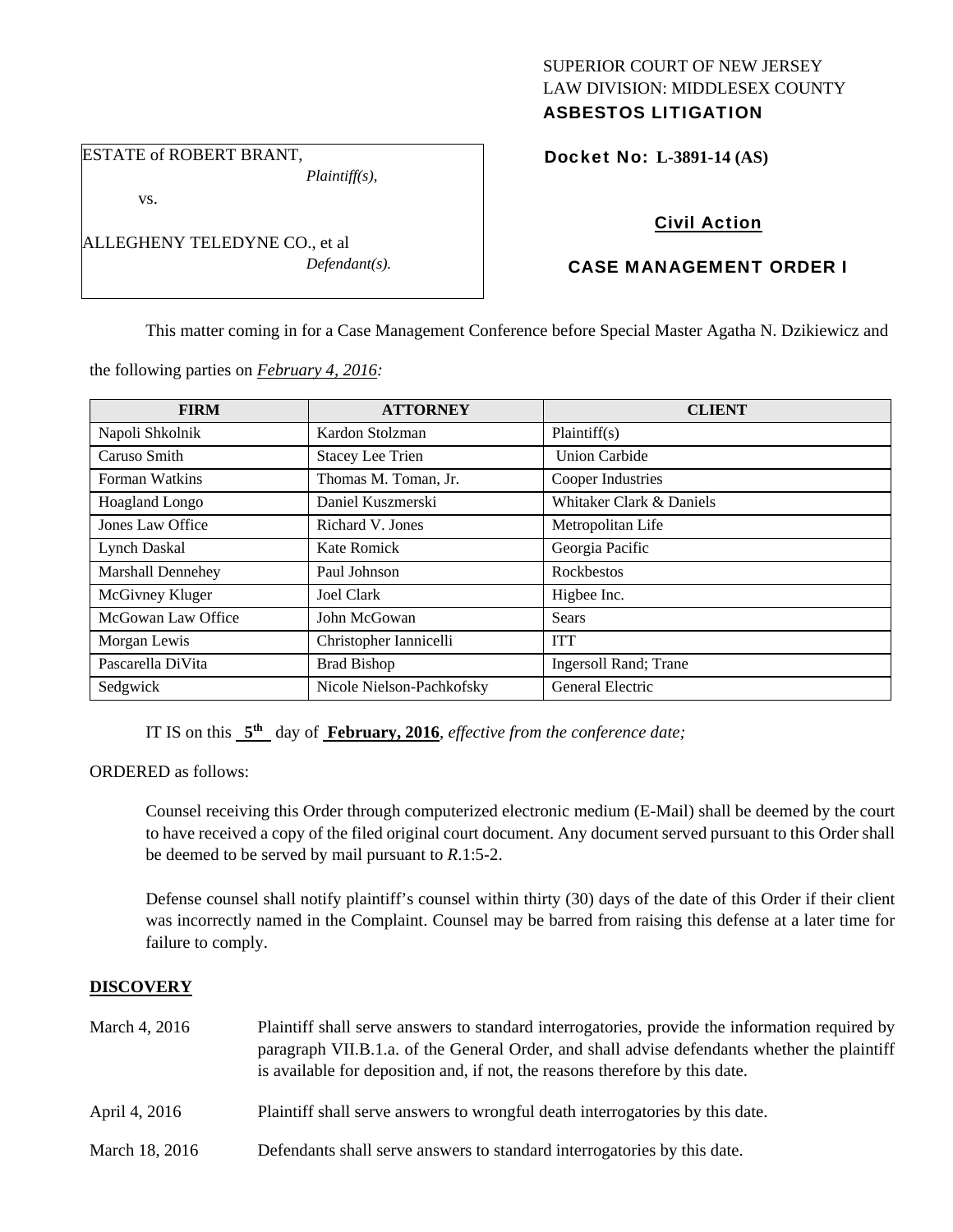| April 15, 2016  | Plaintiff shall propound supplemental interrogatories and document requests by this date.                                                                                                                   |
|-----------------|-------------------------------------------------------------------------------------------------------------------------------------------------------------------------------------------------------------|
| May 16, 2016    | Defendants shall serve answers to supplemental interrogatories and document requests by this<br>date.                                                                                                       |
| April 15, 2016  | Defendants shall propound supplemental interrogatories and document requests by this date.                                                                                                                  |
| May 16, 2016    | Plaintiff shall serve answers to supplemental interrogatories and document requests by this<br>date.                                                                                                        |
| August 19, 2016 | Fact discovery, including depositions, shall be completed by this date. Plaintiff's counsel shall<br>contact the Special Master within one week of this deadline if all fact discovery is not<br>completed. |
| August 19, 2016 | Depositions of corporate representatives shall be completed by this date.                                                                                                                                   |

### **EARLY SETTLEMENT**

September 16, 2016 Settlement demands shall be served on all counsel and the Special Master by this date.

## **SUMMARY JUDGMENT MOTION PRACTICE**

|  | September 16, 2016 | Plaintiff's counsel shall advise, in writing, of intent not to oppose motions by this date. |  |  |  |
|--|--------------------|---------------------------------------------------------------------------------------------|--|--|--|
|--|--------------------|---------------------------------------------------------------------------------------------|--|--|--|

- September 30, 2016 Summary judgment motions shall be filed no later than this date.
- October 28, 2016 Last return date for summary judgment motions.

#### **MEDICAL DEFENSE**

- April 4, 2016 Plaintiff shall serve executed medical authorizations by this date.
- March 4, 2016 Plaintiff shall serve a diagnostic medical report and any medical records in plaintiff's possession by this date.
- July 15, 2016 Plaintiff shall serve medical expert reports by this date.
- July 15, 2016 Upon request by defense counsel, plaintiff is to arrange for the transfer of pathology specimens and x-rays, if any, by this date.
- November 4, 2016 Defendants shall identify its medical experts and serve medical reports, if any, by this date. **In addition, defendants shall notify plaintiff's counsel (as well as all counsel of record) of a joinder in an expert medical defense by this date.**

## **LIABILITY EXPERT REPORTS**

| September 23, $2016$ | Plaintiff shall identify its liability experts and serve liability expert reports or a certified expert<br>statement by this date or waive any opportunity to rely on liability expert testimony. |
|----------------------|---------------------------------------------------------------------------------------------------------------------------------------------------------------------------------------------------|
| November 4, $2016$   | Defendants shall identify its liability experts and serve liability expert reports, if any, by this<br>date or waive any opportunity to rely on liability expert testimony.                       |

\_\_\_\_\_\_\_\_\_\_\_\_\_\_\_\_\_\_\_\_\_\_\_\_\_\_\_\_\_\_\_\_\_\_\_\_\_\_\_\_\_\_\_\_\_\_\_\_\_\_\_\_\_\_\_\_\_\_\_\_\_\_\_\_\_\_\_\_\_\_\_\_\_\_\_\_\_\_\_\_\_\_\_\_\_\_\_\_\_\_\_\_\_\_\_\_\_\_\_\_\_\_\_\_\_\_\_\_\_\_